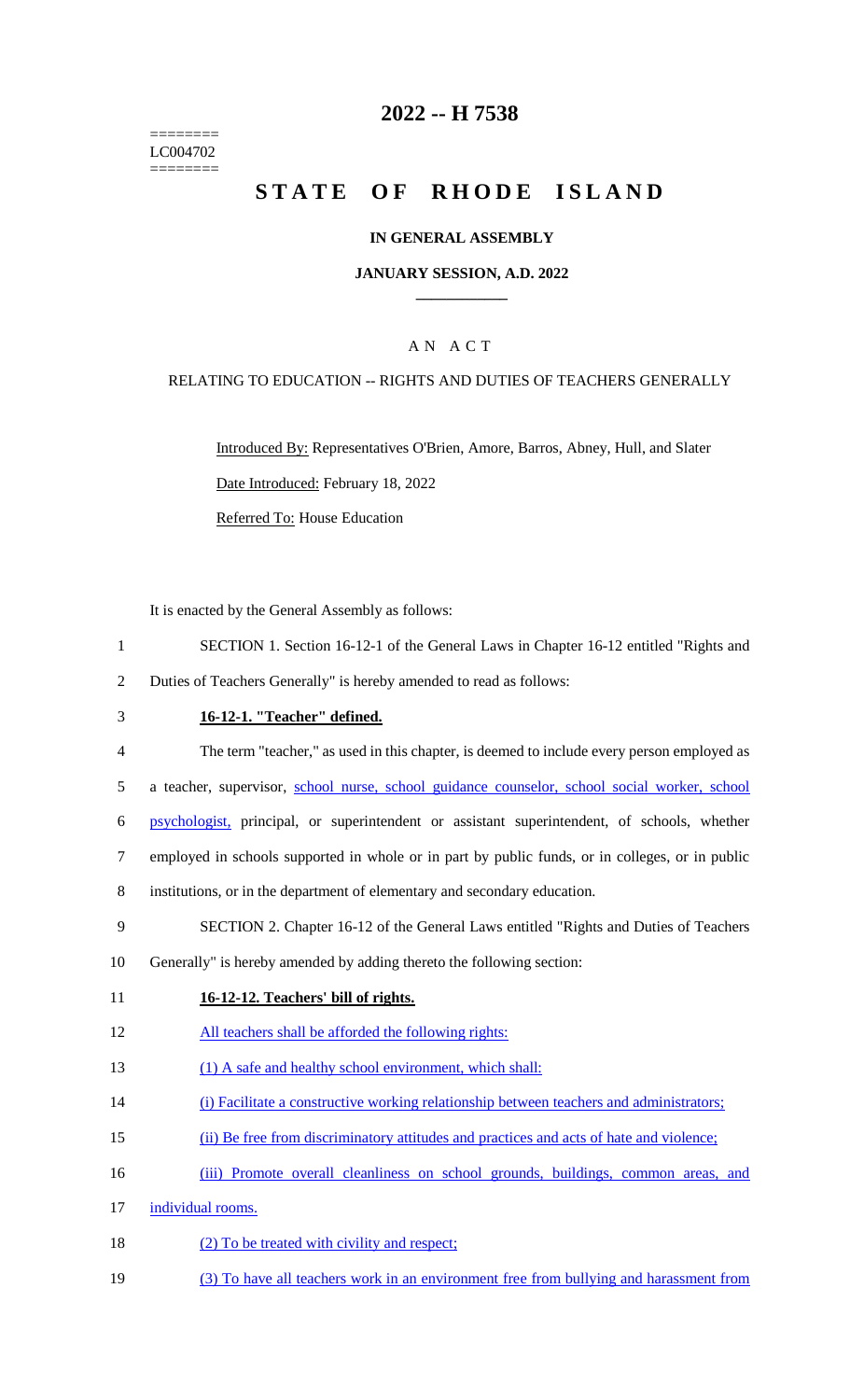1 administrators, students, parents and/or teachers; (4) To be provided a safe, caring, orderly environment, in which the school district shall expect civility from all who engage in school activities including mutual respect, professionalism and common courtesy; (5) To not be subject to harassment, abusive language, and/or upbraiding by parents, other citizens, students and/or other school employees; (6) To not be required, coerced, intimidated, or subjected to discipline in any manner by school administration to change a grade or a test score; (7) To not be required to use their personal out-of-pocket money to appropriately equip a 10 classroom with the supplies needed to teach and reach students; 11 (8) To be provided with up-to-date technology, books and whatever else it takes to help students succeed; (9) To be free to share information regarding a student's educational experience, health, or 14 safety with the student's parent or legal guardian unless otherwise prohibited by state law or the 15 federal Family Educational Rights and Privacy Act of 1974 (FERPA); 16 (10) To be allowed to appropriately discipline students; (11) To have their professional judgment and discretion respected by their school and its 18 administrators with respect to any disciplinary action taken by that teacher in accordance with 19 school and district policy; (12) To freely communicate with and be allowed to request the participation of parents in appropriate student discipline decisions; (13) To have their authority respected which is essential to creating an environment conducive to learning, effective instruction in the classroom, and proper administration of public 24 schools; (14) To have their professional judgment and discretion respected; (15) To report any errant, offensive, or abusive content or behavior of students to school officials or appropriate agencies; (16) To academic freedom which shall be guaranteed to employees, and no special limitations shall be placed upon study, investigation, presenting and interpreting facts and ideas concerning people, human society, the physical and biological world, and other branches of learning subject to accepted standards of professional responsibility; (17) To undergo board of education approved evaluations, that are not commenced more frequently than three (3) school years after the completion of the last evaluation, as long as the teacher's most recent rating earned was "highly effective," or a number "four" (4) or any equivalent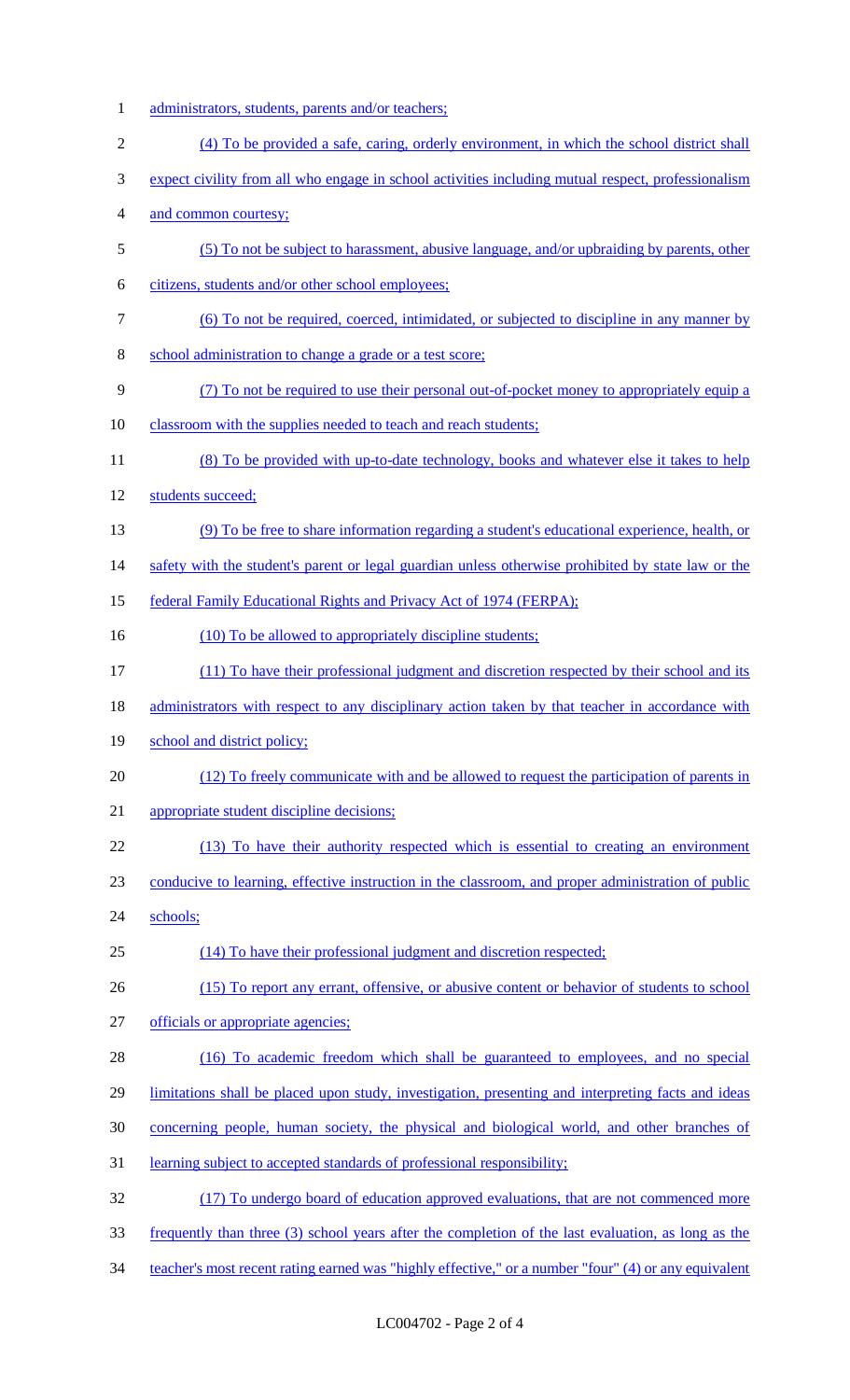- 1 thereof, or not more than two (2) school years after the completion of the last evaluation, as long
- 2 as the teacher's most recent ratings earned was "effective" or a number "three" (3) or any equivalent
- 3 thereof;
- 4 (18) To be afforded full freedom in expressing personal opinions on all matters relevant to
- 5 course content, so long as the teacher makes every effort to indicate that they are speaking
- 6 personally and not on behalf of the school, its administration, or the board; and
- 7 (19) To have the school department post on its website a summary of laws governing the
- 8 rights and protections afforded to public school teachers under state and federal law.
- 

9 SECTION 3. This act shall take effect upon passage.

======== LC004702 ========